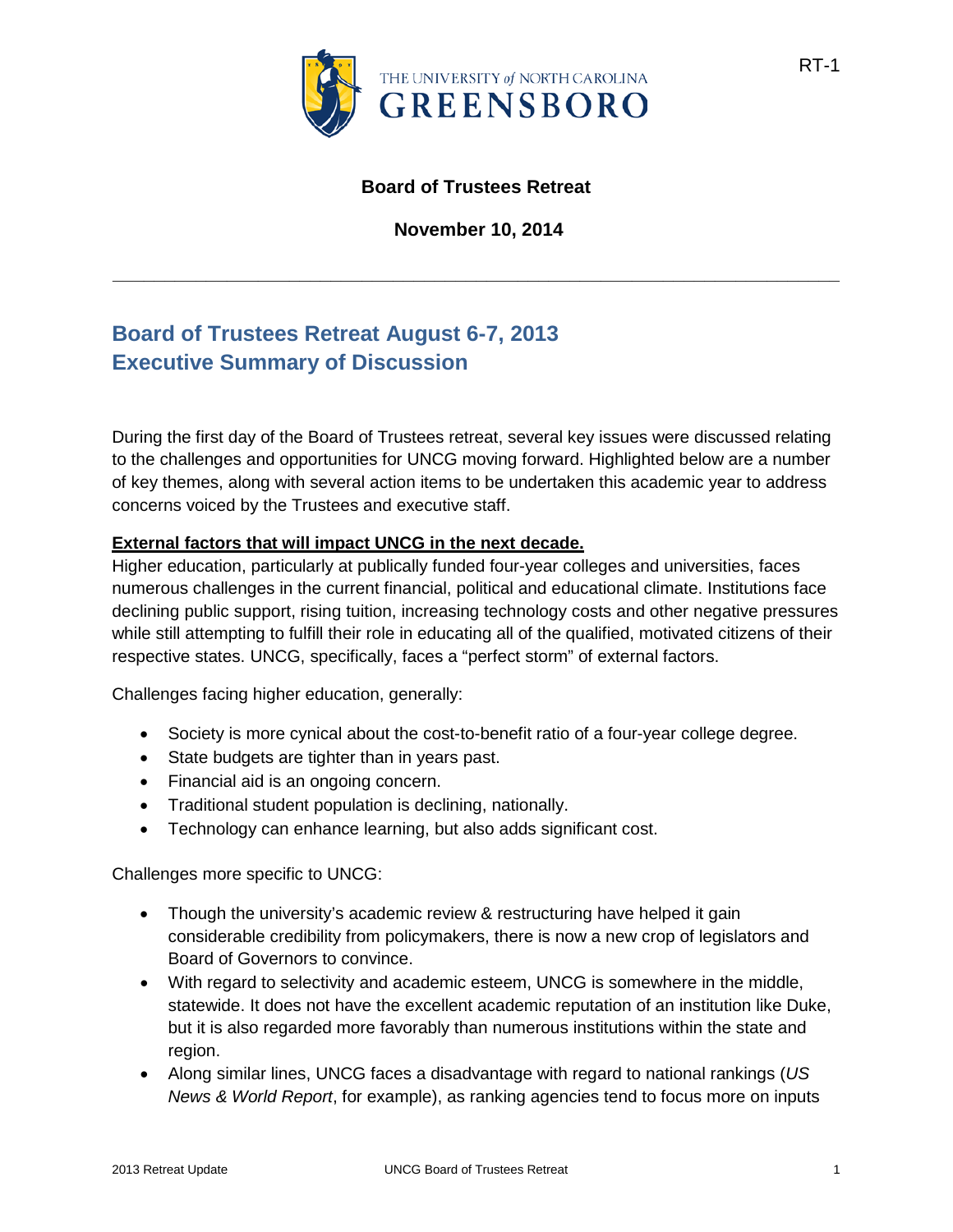- UNCG has not made a strong case to distinguish itself from other universities in the state, region and nation. What kind of university does UNCG want to be? Where does it already excel? These questions have not been clearly answered, and those answers have not been clearly communicated.
- UNCG knows, anecdotally, that it out performs many universities in filling the learning and opportunity gaps its students bring with them at enrollment, yet it struggles to quantify the precise value added of a UNCG degree.
- Sixty percent of UNCG students live off campus and 70% hold jobs.
- UNCG has been singularly unsuccessful in garnering visibility at local, state or national levels;
- Recent enrollment results have been flat, and recent state mandates to raise out of state tuition and eliminate financial incentives for teachers to pursue advanced degrees will likely exert further downward pressure on enrollment, particularly at the graduate level.

## **Balancing Access and Student Success**

- UNCG has an historic commitment to providing education to all qualified North Carolinians who are willing to work for it. Indeed, it has been recognized nationally for success in helping disadvantaged students succeed in higher education.
- However, providing unlimited access for an increasingly challenged student population requires enormous investment of resources which must be considered in the context of an overall business model.
- It is imperative that the university determine a viable mix of student academic and financial characteristics to guide future recruitment and enrollment decisions.
- In considering its enrollment policies and practices, UNCG must take care that it does not create a non-sustainable business model. Vulnerable students must be cared for, but without a firm commitment to academic quality, the university cannot sustain itself academically or financially.
- Currently, approximately 50% of UNCG students are Pell Grant eligible and, in striving to provide opportunity to such a large population of disadvantaged students, the university must take care that it does not do a disservice to the other students who look to UNCG for academic quality and the competitive advantage of a highly regarded degree.
- Technology offers promise as a tool for increasing academic quality and making it easier for working, commuting students to access the courses they need but, with only 5% of current students choosing to study via available online or other distance learning methods, it is clearly not a short term solution for the university's challenges.
- Programs like UNCG Guarantee is a prime example of an ideal balance between access and success, but must be promoted earlier in the admissions process to be more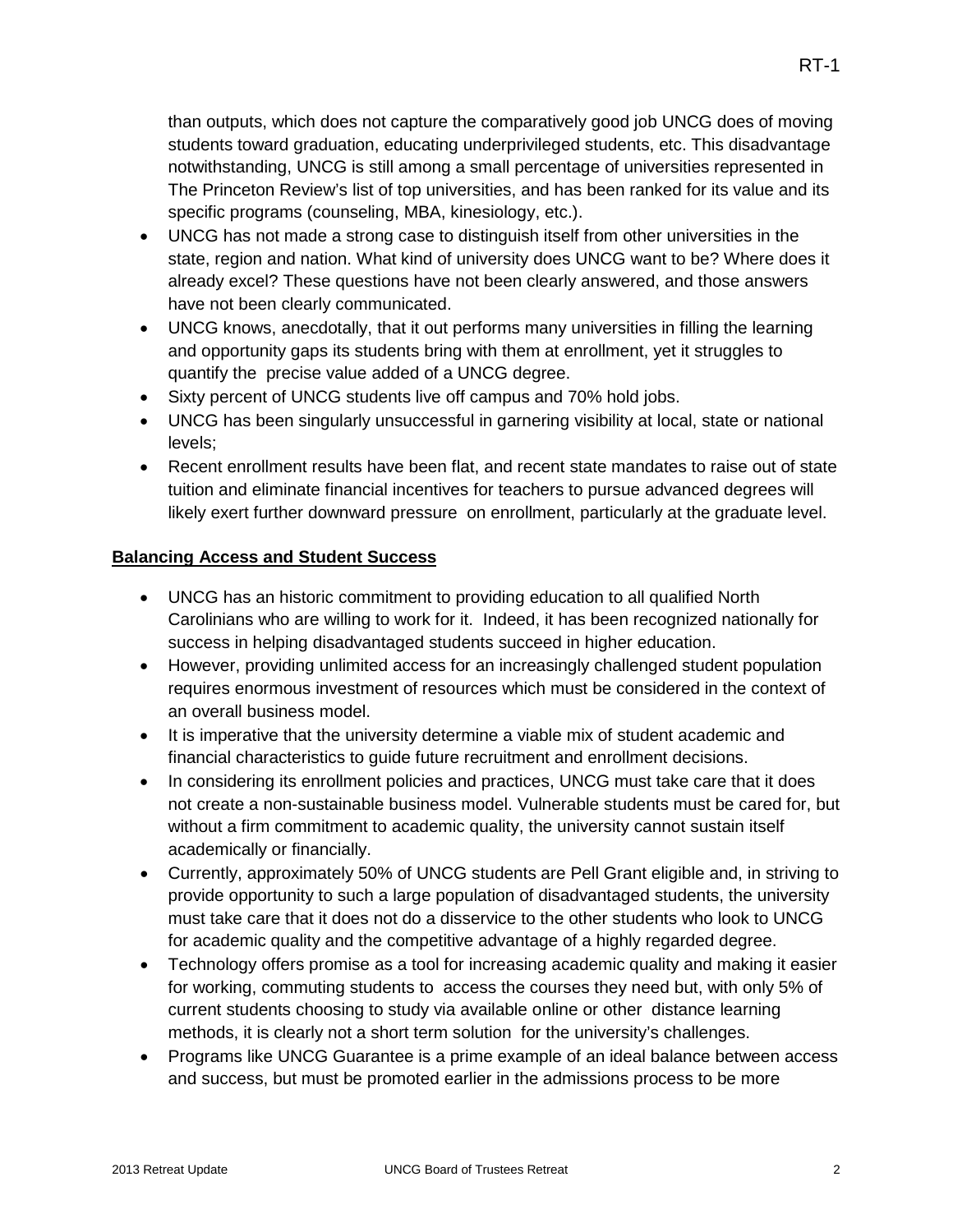effective and requires that additional funding be directed towards the effort, keeping a sustainable model in mind. .

- Higher need students should be served, but they are undeniably the university's most expensive students. UNCG must find ways to balance these students with some sort of revenue generation.
- In meeting its historic commitment to providing access, it is vital that UNCG not sacrifice educational excellence.

#### **Ensuring Academic Success**

UNCG currently experiences high levels of student loss between the first and second year of enrollment. This comparatively low retention rate indicates that the university may not be thoroughly identifying why students exhibit failure to persist. UNCG is currently 9<sup>th</sup> among its national peers (( *Bowling Green State University, Miami University of Ohio, Portland State University, Old Dominion University, Virginia Commonwealth University and others*) and 6<sup>th</sup> among aspirant peers *(University of Central Florida, Oregon State University and Georgia State University*) in retention between freshman and sophomore year.

- The current admissions formula may be flawed, and should be replaced with a formula that doesn't admit more students than the university can carry through to success.
- Students are often delayed by non-academic factors, like inadequate course offerings, inefficient advising, etc.
- The university can do more to appropriately advise students in a way that makes optimal use of their time and minimizes that which would slow the students' progress to graduation.
- The university can do more to focus on "customer service" in financial aid, course registration, etc., allowing students to focus on academic achievement.
- Living-learning communities yield 10% higher retention. Expanding those communities may help to maximize student success.
- Transfer students graduate at much higher levels than traditional students who enter as freshmen. More energy could be put into recruiting transfers. Some 60,000 area residents have some college experience but no degree. There is opportunity to recruit these students and help them graduate.
- The university needs to aggressively pursue curriculum mapping to ensure there aren't unnecessary graduation requirements that could hamper otherwise successful students.
- Faulty data may be a problem as well. Data collection, storage and analysis on student recruitment, success, etc. is a serious challenge, and therefore decisions aren't always based on reliable empirical business intelligence.
- Faculty and staff are not always sufficiently engaged in the pursuit of student success. Every faculty and staff member must be involved in and responsible for student success.
- Programs that do offer a fast track to graduation or an enhanced student experience, like UNCG in Three or study-abroad programs, are not adequately emphasized to prospective or current students.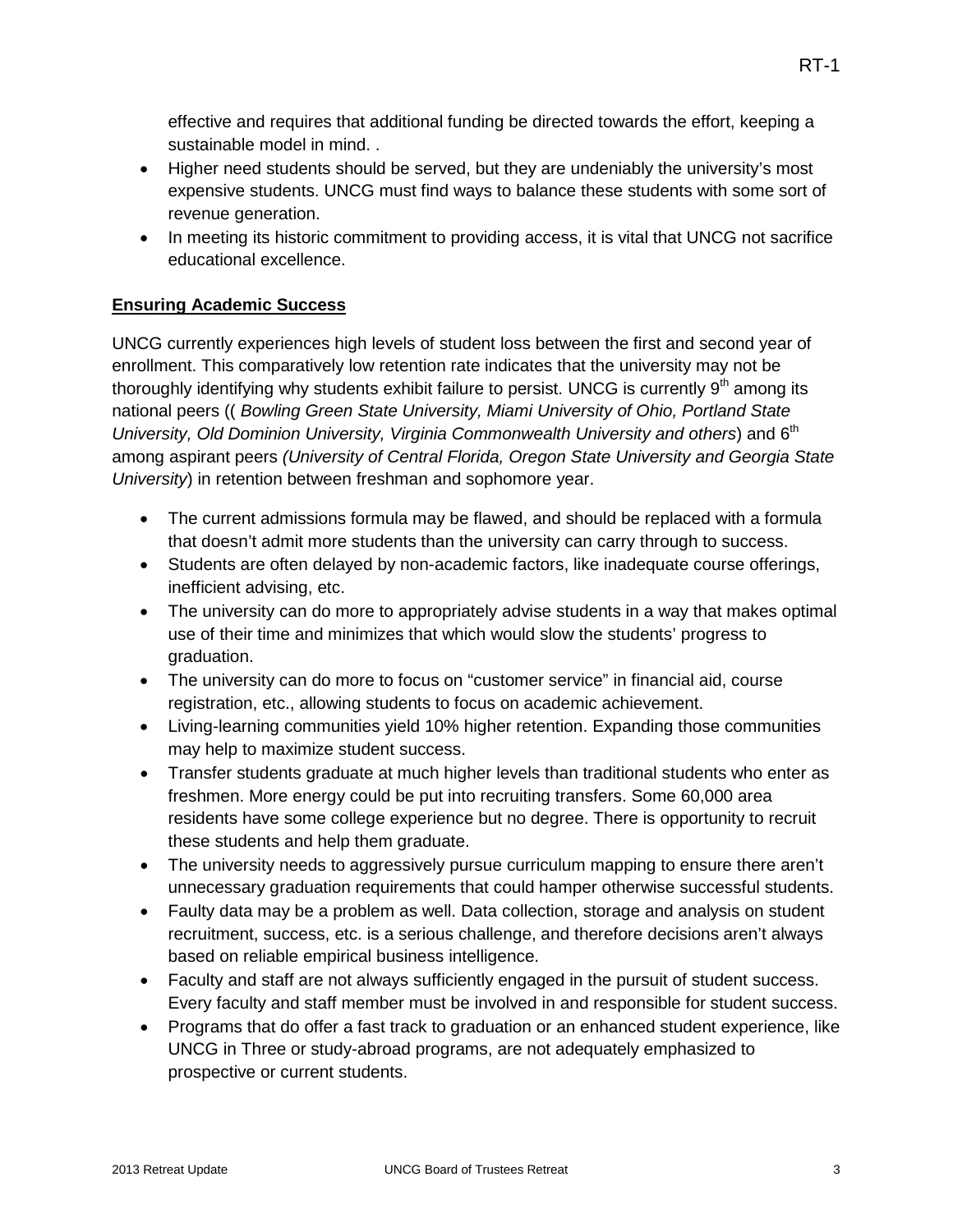#### **Technology as challenge and opportunity**

- New technology does bring with it some challenges:
	- o Cost of development, implementation and upkeep
	- o Need for new training for faculty and staff
- Despite challenges, UNCG has the capacity to be an advantage rather than an obstacle.
- While UNCG can't support every technological need, highest priorities can be built or developed.
- Massive Open Online Courses (or MOOCs), online courses designed for large scale interactive participation, allow current students, prospective students and alumni access to courses.
- "Flipped courses," wherein lectures are offered via MOOC and students interact with professor during discussion sessions, laboratory time, or other more direct, hands-on interaction enable student and professor time to be used most wisely. Pilot testing for flipped courses at UNCG begins Spring 2014.
- UNCG must work to develop knowledge of what employers want and need, and develop courses accordingly. University faces a technology gap and more of a gap in understanding demand.
- In other words, "**Technology can be a tool to help students finish college sooner and better."**

### **Community connection**

UNCG is meaningfully engaged in our community, with inextricable ties to our city, region and state. However, university must be more visible in its connections. UNCG is an anchor institution for the community, and we must work to make that known.

- Focus on UNCG's long legacy of service. "Learn to do well and do good."
- Need to develop programs we can announce, and engage partners in the process before those projects are widely announced.
- Collaboratory: Could this become UNCG's concierge service for community partnership?
- UNCG has programs that play well on the national stage: Learning across the lifespan, innovation leadership, healthy people and communities, arts and culture. Those should be a part of our identity.
- The audiences for UNCGs best programs are often varied from one another. Therefore, messaging may need to be specifically targeted and carefully nuanced. Message must match audience.
- Media relations: UNCG cannot only use local media for press. Needs statewide and nationwide coverage.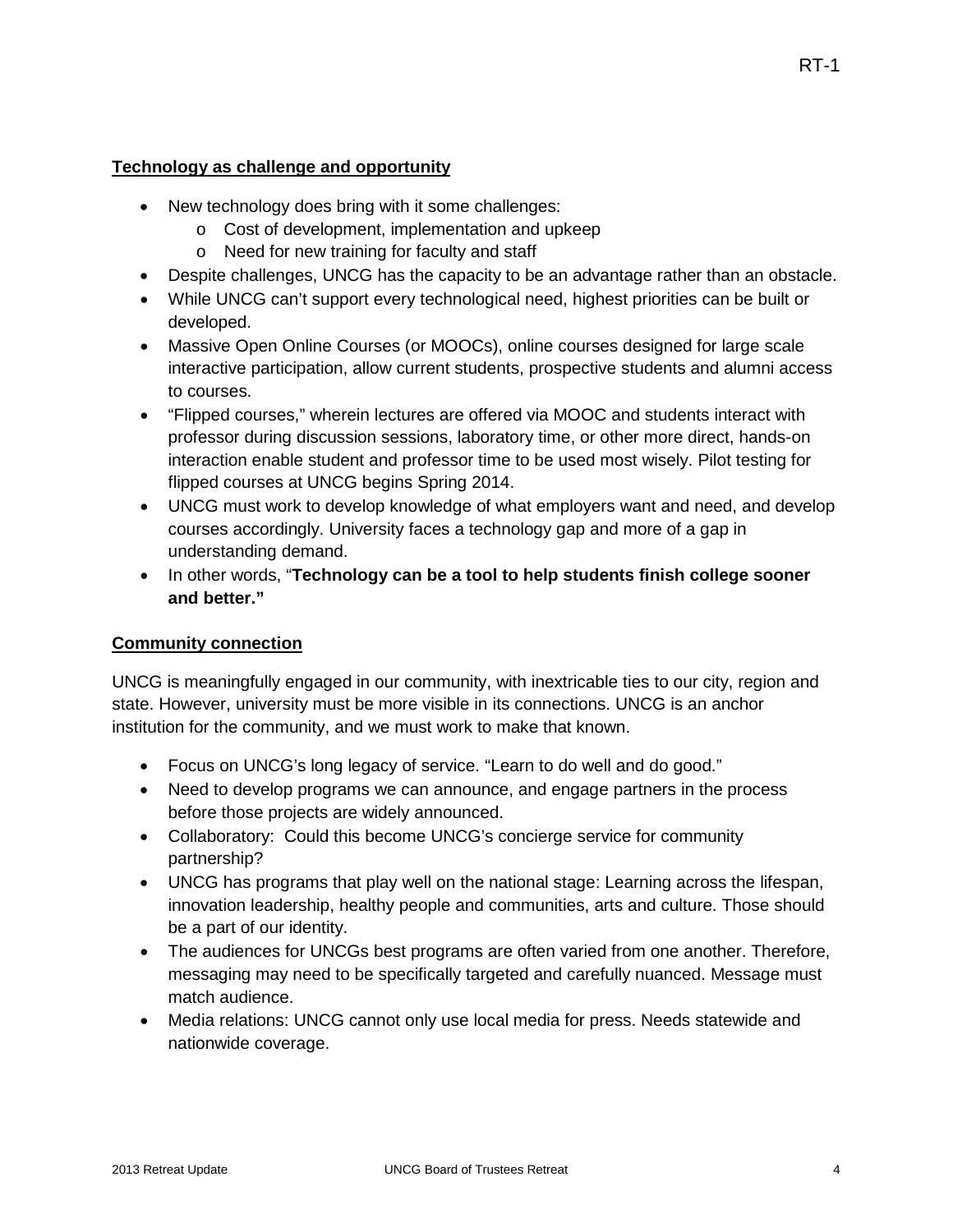- Pitches can be more carefully crafted based on issues. Journalists need an angle. Examples: How is UNCG handling budget cuts and still increasing retention and graduation rates? How is UNCG addressing education costs?
- UNCG is also a beautiful part of Greensboro. Many awards for campus aesthetics. There should be a concerted effort to bring people to campus so they can see. Tool to engage community.
- As we engage community, UNCG should come in with what WE can offer THEM, included tailored research, internships, specific programs to train qualified employees, etc.
- We must collaborate with other universities, not compete. Potential for synergies with other area higher education (A&T, WSSU, UNCSA)

#### **Keys to enhancing UNCG's brand/identity**

- Focus on student experience (Living-Learning Centers, improved "customer service")
- Focus on educational outcomes: Prove that we are better at preparing students.
- Diversity, and not just in terms of ethnicity. Many veterans, adult students, and students with disabilities.
- Leader in community engagement with deep ties to community, region and state. Service learning, experiential learning.
- Leader in minority student success.
- Leader in transfer student success.
- Commitment to liberal arts education.
- Meaningful, useful research, scholarship and creative activity.
- Innovations to lower costs and improve quality (UNCG Guarantee, UNCGin3, iSchool, Middle College, etc.)

#### **Key Takeaways**

- Develop Messaging/Branding/Communication/Points of Differentiation
- Focus on Serving Students: Customer Service, deliberate retention and graduation strategies
- Develop Sustainable Business model for enrollment
- Enhance Business Intelligence and use of data in decision making.
- Create Operational Efficiencies to support strategic direction
- Seek out partnerships to meet the needs of community, but that are based on UNCG's strengths.

•

### **Key Recurring Themes**

- Be Intentional
- Be on the Offensive
- Collaborate (Internally and Externally)